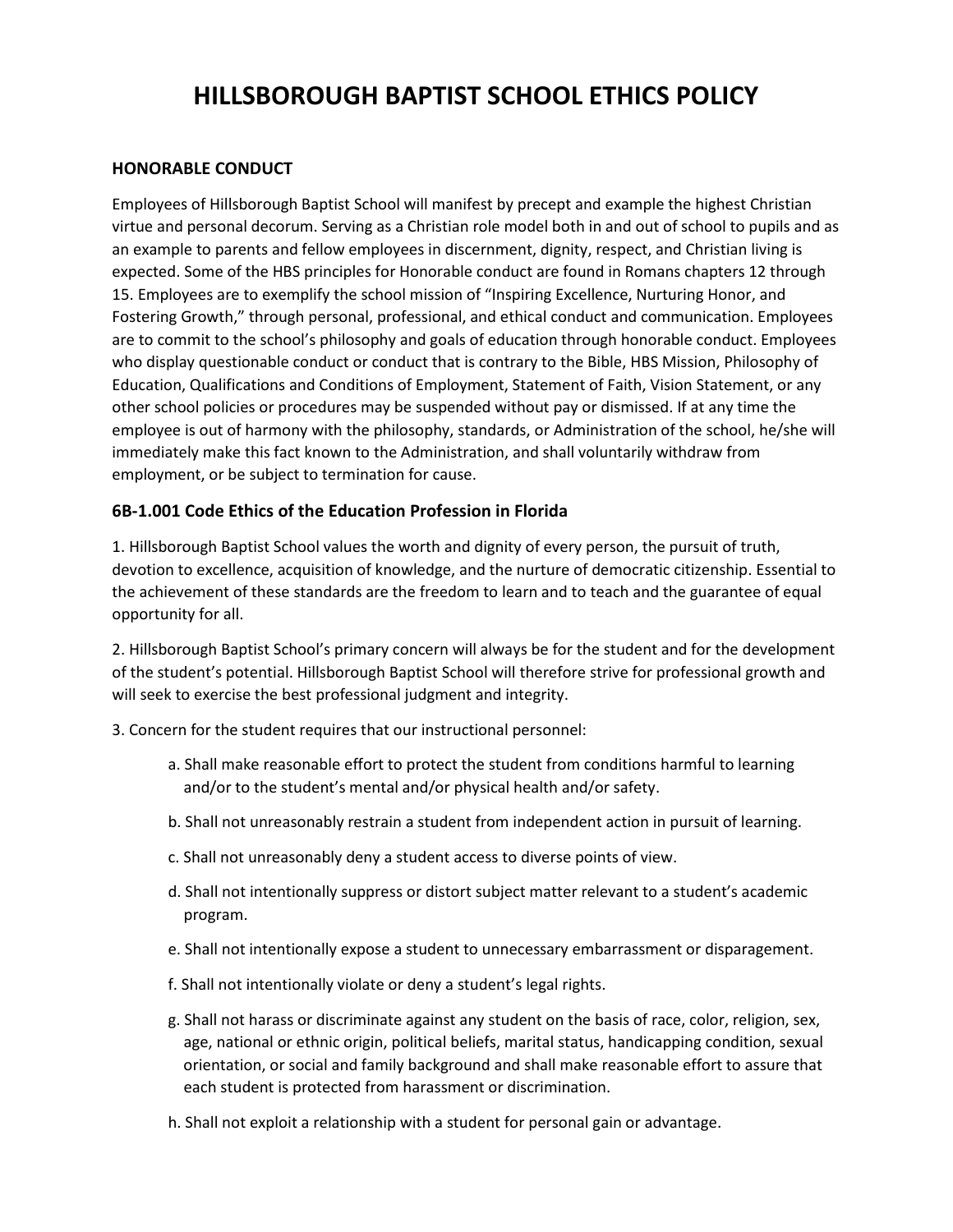i. Shall keep in confidence personally identifiable information obtained in the course of professional service, unless disclosure serves professional purposes or is required by law.

4. Aware of the importance of maintaining the respect and confidence of colleagues, of students, of parents, and of the community, employees of our school must display the highest degree of ethical conduct. This commitment requires that all employees of HBS:

- a. Shall maintain honesty in all professional dealings.
- b. Shall not on the basis of race, color, religion, sex, age, national or ethnic origin, political beliefs, marital status, handicapping condition if otherwise qualified, or social and family background deny to a colleague professional benefits or advantages or participation in any professional organization.
- c. Shall not interfere with a colleague's exercise of political or civil rights and responsibilities.
- d. Shall not engage in harassment or discriminatory conduct which unreasonably interferes with an individual's performance of professional or work responsibilities or with the orderly processes of education or which creates a hostile, intimidated, abusive, offensive, or oppressive environment; and, further, shall make reasonable effort to assure that each individual is protected from such harassment or discrimination.
- e. Shall not make malicious or intentionally false statements about a colleague.

#### Training Requirement

All instructional personnel, educational support employees, and administrators are required as a condition of employment to complete training on these standards of ethical conduct.

#### Reporting Misconduct

• All instructional personnel, educational support employees, and school administrators have an obligation to report misconduct by instructional personnel, educational support employees and school administrators which affects the health, safety, or welfare of a student. Examples of misconduct include obscene language, drug, and alcohol use, disparaging comments, prejudice or bigotry, sexual innuendo, cheating or testing violations, physical aggression, and accepting or offering favors. Reports of misconduct of employees should be made to the principal, Doug Boyd at 813-620-0683.

• Reports of misconduct committed by administrators should be made to Pastor Steve Barber at 813- 620-0683.

• Legally sufficient allegations of misconduct by Florida certified educators will be reported to the Office of Professional Practices Services.

• Policies and procedures for reporting misconduct by instructional personnel, educational support employees, or school administrators which affects the health, safety, or welfare of a student are posted in the teachers' lounge over the mail boxes, in the Faculty Handbook, and on the school website at [www.hillsboroughbaptist.com/general-9.](www.hillsboroughbaptist.com/general-9)

#### Reporting Child Abuse, Abandonment, or Neglect